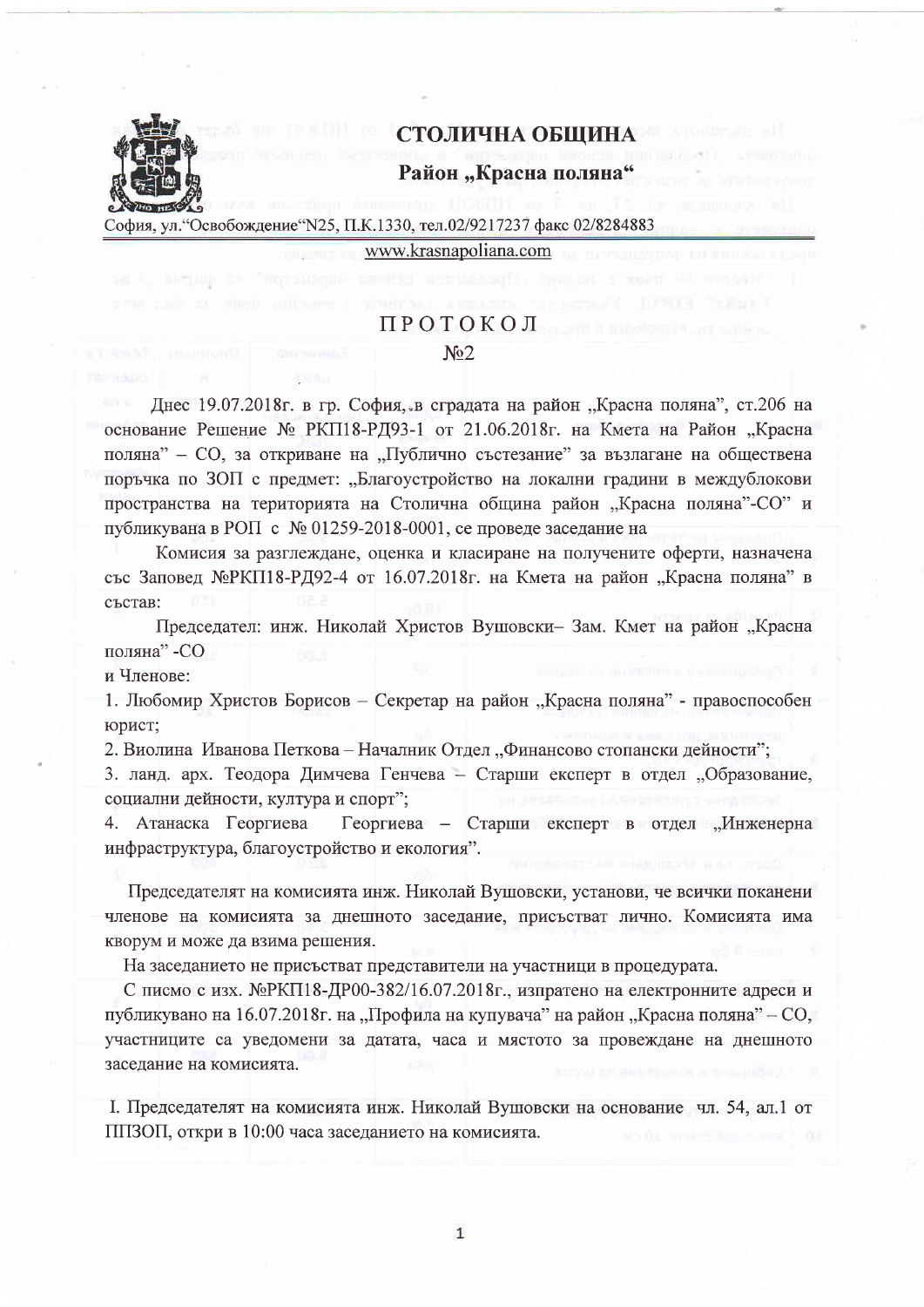На днешното заседание на осн. чл. 57, ал. 3 от ППЗОП ще бъдат отворени пликовете "Предлагани ценови параметри" и оповестени ценовите предложения на допуснатите до този етап на процедурата участници.

На основание чл. 57, ал. 3 от ППЗОП комисията пристыли към отваряне на пликовете с надпис "Предлагани ценови параметри" и оповестяване ценовите предложения на допуснатите до този етап участници, както следва:

1. Отворен бе плик с надпис "Предлагани ценови параметри" на фирма "Сис Стийл" ЕООД. Участникът предлага следните единични цени за видовете дейности, включени в предмета на поръчката:

| N <sub>Ω</sub><br>m<br>IJ<br>п | auu.<br>Видове работа<br><b>JUIJUM</b>                                                | Един.<br>мярка | Единична<br>цена<br>без начислен<br>ДДС | Прогнозн<br>И<br>количест<br>ва | Тежест в<br>оценкат<br>а на<br>отделни<br>Te<br>манипул<br>ации |
|--------------------------------|---------------------------------------------------------------------------------------|----------------|-----------------------------------------|---------------------------------|-----------------------------------------------------------------|
| $\mathbf{1}$                   | Поливане растителност в кашпи - 50 л/<br>M <sup>2</sup>                               | M <sup>2</sup> | 5.00                                    | 100                             | $\mathbf{1}$                                                    |
| $\overline{2}$                 | Резитба на храсти                                                                     | 10 бр.         | 5.50                                    | 150                             | $\overline{2}$                                                  |
| $\overline{\mathbf{3}}$        | Прекопаване и плевене на кашпи                                                        | M <sup>2</sup> | 8.00                                    | 100                             | $\overline{2}$                                                  |
| 4                              | Преместване на кашпи за цветя-<br>демонтаж, доставка и монтаж с<br>транспорт до 3 км. | бр.            | 18.00                                   | 20                              | $\overline{2}$                                                  |
| 5                              | Засаждане с поливане за укрепване на<br>едногодишни цветя-тагетес-45 броя /           | $M^2$          | 2.40                                    | 500                             | $\overline{2}$                                                  |
| 6                              | Доставка и засаждане на стандартни<br>вечнозелени храсти - всички операции            | бр.            | 2.50                                    | 400                             | $\overline{2}$                                                  |
| $\overline{7}$                 | Доставка и засаждане на двуреден жив<br>плет 9 бр.                                    | Л.М.           | 5.10                                    | 500                             | $\overline{2}$                                                  |
| 8                              | Доставка на плодна пръст в чували от 50<br>литра                                      | бр.            | 2.50                                    | 100                             | 3                                                               |
| $\mathbf{9}$                   | Събиране и извозване на шума                                                          | дка            | 6.00                                    | 680                             | $\overline{2}$                                                  |
| 10                             | Настилане пътека филц фракция 5-20<br>мм, с дебелина 10 см<br>enar                    | л.м.           | 11.10                                   | 50<br><b>KINDITIL</b>           | 3                                                               |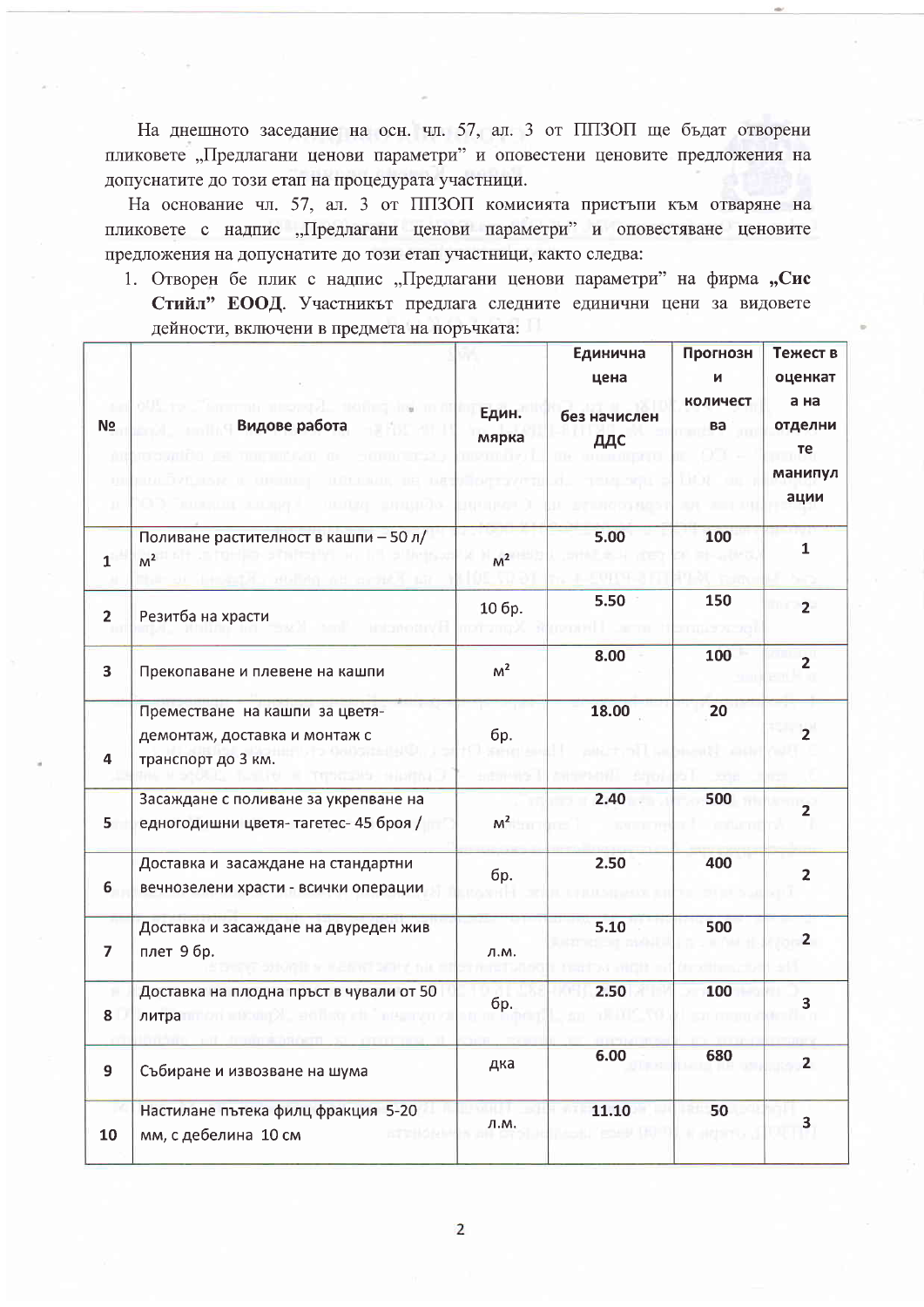| 11 | Укрепване на мрежа на футболно игрище                                                   | M <sup>2</sup> | 3.20  | 60                         | $\overline{\mathbf{3}}$ |
|----|-----------------------------------------------------------------------------------------|----------------|-------|----------------------------|-------------------------|
| 12 | Доставка и монтаж на изкуствена трева<br>32 мм. на силициев пясък                       | M <sup>2</sup> | 9.90  | 300                        | 3                       |
| 13 | Премахване и почистване на<br>съществуваща настилка                                     | M <sup>2</sup> | 10.00 | 500                        | $\overline{2}$          |
| 14 | Доставка на силициев пясък за пълнеж 30<br>kT/M2                                        | TOH            | 45.50 | $\overline{2}$<br>n e neto | $\overline{2}$          |
| 15 | omm<br>Ремонт на оградни платна                                                         | M <sup>2</sup> | 7.35  | 70                         | $\mathbf{1}$            |
| 16 | Доставка и монтаж/замонолитване/ на<br>метални кошчета -тип баланс                      | бр.            | 29.80 | 50                         | $\overline{2}$          |
| 17 | Подмяна на липсващи крепежни<br>елементи по детски съоръжения<br>/болтове, винтове/     | бр.            | 2.00  | 50                         | $\overline{2}$          |
| 18 | Подмяна на счупена седалка на люлка-<br>везна                                           | бр.            | 3.00  | 10                         | $\overline{2}$          |
| 19 | Пребоядисване метални повърхности -<br>всички операции                                  | M <sup>2</sup> | 0.35  | 1000                       | $\overline{2}$          |
| 20 | Пребоядисване на дървени повърхности<br>- всички операции                               | M <sup>2</sup> | 0.35  | 1000                       | $\overline{2}$          |
| 21 | Пребоядисване на метални тръбни<br>детски съоръжения двукратно - всички<br>операции     | М.Л            | 0.45  | 1000                       | $\overline{2}$          |
| 22 | Доставка и монтаж на летви за пейки с<br>размери 4/6/190 см. от иглолистен<br>материал  | бр.            | 4.75  | 150                        | $\overline{2}$          |
| 23 | Доставка и монтаж на летви за пейки с<br>размери 4/12/180 см. от иглолистен<br>материал | бр.            | 4.50  | 100                        | $\overline{2}$          |
| 24 | Доставка и монтаж на летви за пейки с<br>размери 5/10/200 см. от иглолистен<br>материал | бр.            | 9.22  | 50                         | $\overline{2}$          |
| 25 | Доставка и монтаж на летви за седалки<br>на люлка<br>DIN 197                            | бр.            | 2.88  | 10                         | 1                       |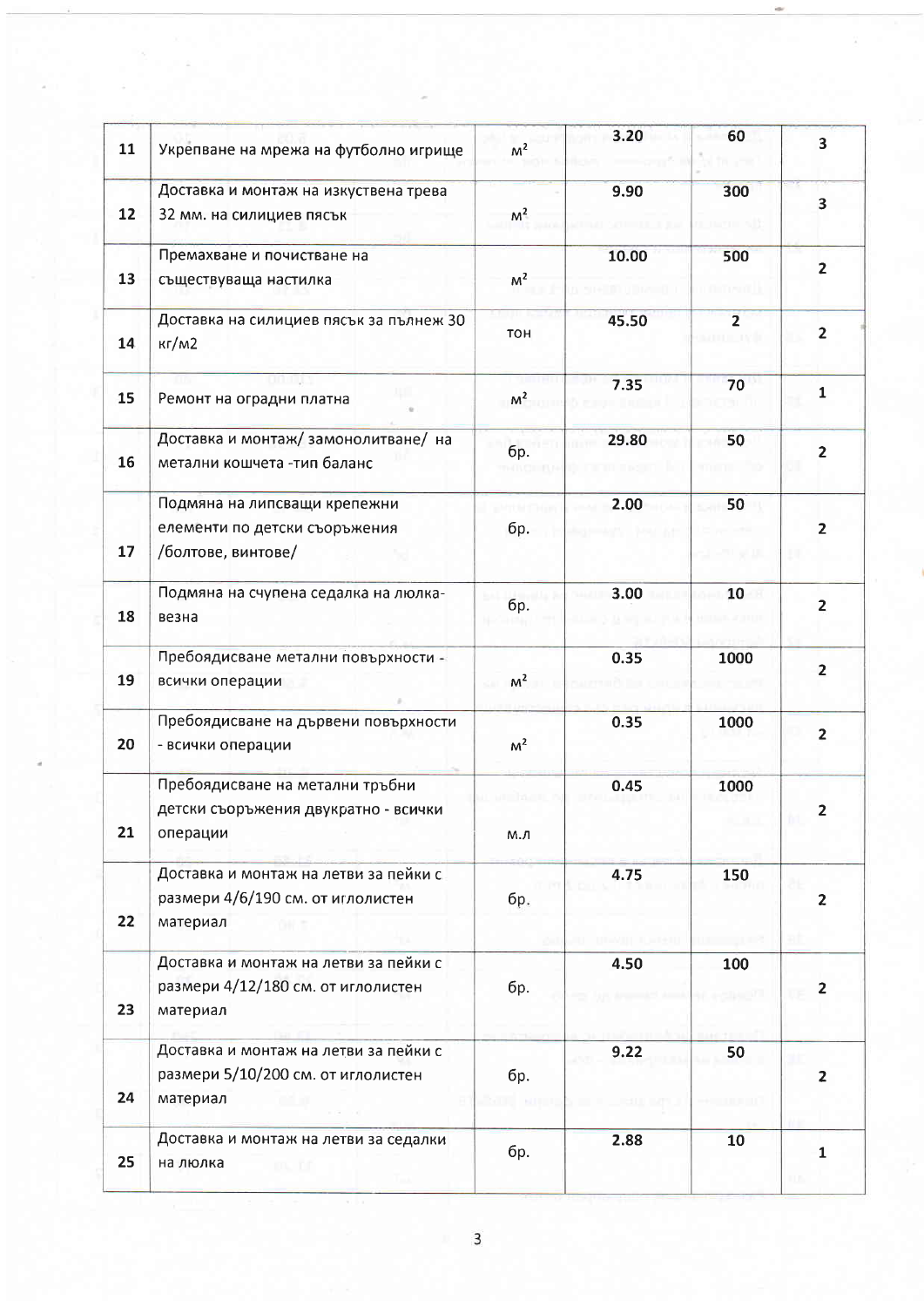|    | Доставка и монтаж на люлееща се част<br>/верига/ на единична люлка при наличен                 | бр.            | 6.05   | 10  | 1.             |
|----|------------------------------------------------------------------------------------------------|----------------|--------|-----|----------------|
| 26 | станок                                                                                         |                |        |     |                |
| 27 | Демонтаж на компрометирани пейки,<br>включително и превоз                                      | бр.            | 8.11   | 10  | $\mathbf{1}$   |
| 28 | Демонтаж, преместване до 1 км и<br>монтаж на съществуващи пейки чрез<br>фундиране              | бр.            | 22.50  | 10  | 1              |
| 29 | Доставка и монтаж на нова пейка с<br>облегалка с 4 крака чрез фундиране                        | бр.            | 210.00 | 40  | 3              |
| 30 | Доставка и монтаж на нова пейка без<br>облегалка с 4 крака чрез фундиране                      | бр.            | 160.10 | 10  | 1              |
| 31 | Доставка и монтаж на мека настилка за<br>детски площадки - гумирани плочи<br>40x40x4cm         | M <sup>2</sup> | 30.30  | 300 | 3              |
| 32 | Възстановяване на бетонови ивици на<br>пясъчник в един ред с нови градински<br>бордюри 50х8х16 | М.Л            | 9.99   | 48  | $\overline{2}$ |
| 33 | Възстановяване на бетонови ивици на<br>пясъчник в един ред със съществуващи<br>на място        | м.л            | 5.60   | 48  | 2              |
| 34 | Тесане и почистване на пясъчник и<br>извозване на отпадъците, до дълбочина<br>30cm             | $M^2$          | 8.30   | 15  | 1              |
| 35 | Доставка на пясък в пясъчник промит<br>пясък с фракция от 0,2 до 2 mm                          | M <sup>3</sup> | 21.60  | 20  | $\overline{2}$ |
| 36 | Разриване земни почви ръчно                                                                    | M <sup>3</sup> | 2.90   | 20  | $\mathbf{1}$   |
| 37 | Превоз земни почви до депо                                                                     | M <sup>3</sup> | 17.40  | 20  | $\overline{2}$ |
| 38 | Полагане асфалтобетон, включително<br>превоз на материала - 4см                                | M <sup>2</sup> | 22.50  | 250 | $\overline{2}$ |
| 39 | Полагане на градински бордюри 50x8x16<br>${\sf CM}$                                            | М.Л            | 9.99   | 500 | $\overline{2}$ |
| 40 | Разкъртване на неармиран бетон,                                                                | M <sup>2</sup> | 11.20  | 40  | $\overline{2}$ |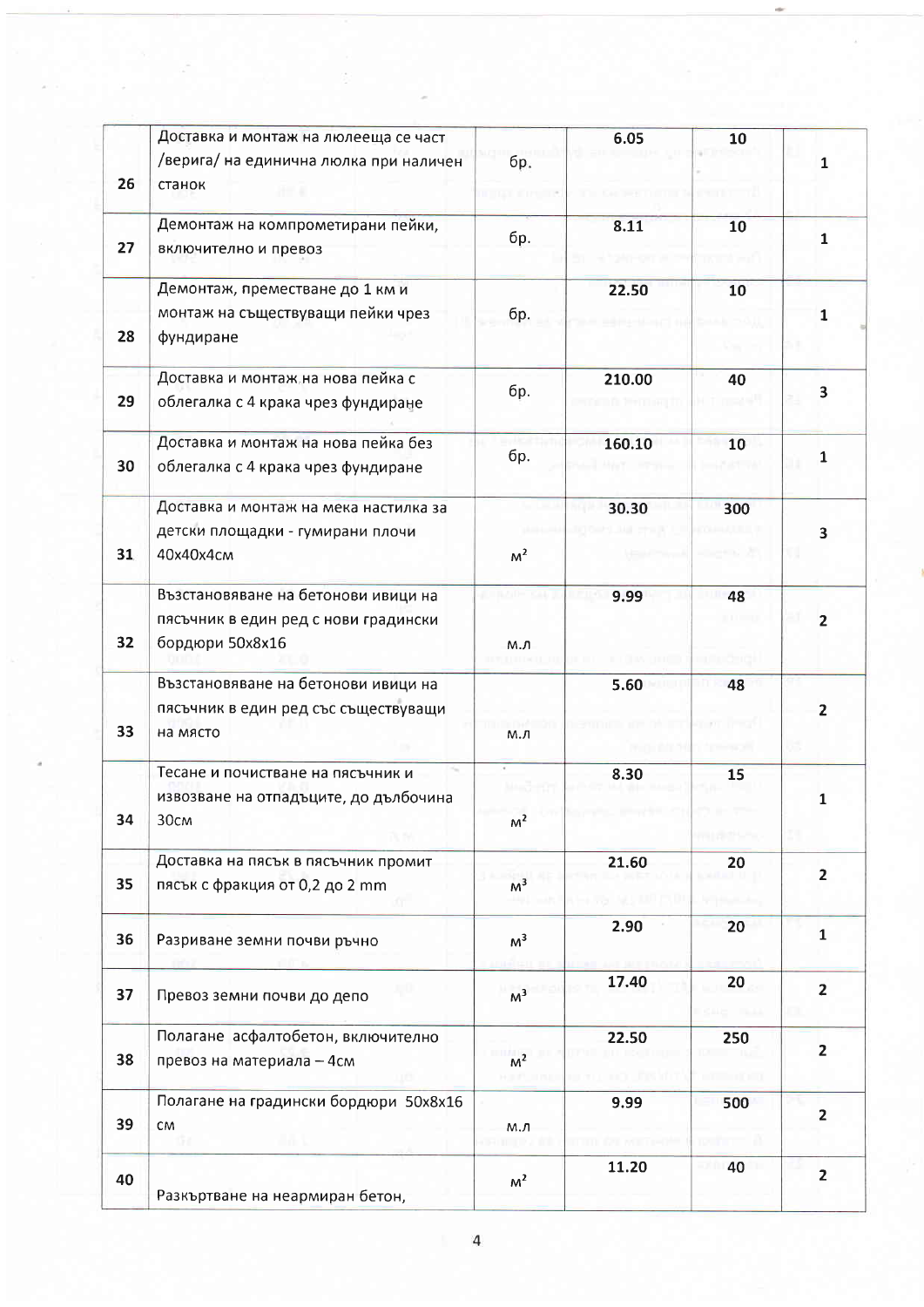|    | дълбочина до 20 см                                                                                                         |                |                           |                                |                         |
|----|----------------------------------------------------------------------------------------------------------------------------|----------------|---------------------------|--------------------------------|-------------------------|
| 41 | Разкъртване армиран бетон, дълбочина<br>до 20 см.                                                                          | M <sup>2</sup> | 19.50                     | 30                             | $\overline{2}$          |
| 42 | Доставка и направа основа от трошен<br>камък, фракция 0/63 мм                                                              | M <sup>3</sup> | 32.90                     | 6                              | $\mathbf{1}$            |
| 43 | Ремонт на настилка от бетонови плочи<br>40х40х4, на пясъчна основа с нови<br>бетонови плочи                                | M <sup>2</sup> | 24.89                     | 500                            | $\overline{\mathbf{2}}$ |
| 44 | Ремонт на настилка от бетонови плочи<br>40х40х4, на пясъчна основа със<br>съществуващи бетонови плочи                      | M <sup>2</sup> | 13.50                     | 300                            | $\overline{2}$          |
| 45 | Натоварване земни почви на транспорт-<br>ръчно                                                                             | M <sup>3</sup> | 3.00                      | 20                             | $\overline{\mathbf{3}}$ |
| 46 | Направа на алея от бетонови плочи на<br>циментов разтвор 40/40/5 включително и<br>доставка на материалите                  | M <sup>2</sup> | 21.50                     | 250                            | $\overline{\mathbf{3}}$ |
| 47 | Тесане на трева около бордюри и между<br>бетонови плочи                                                                    | л.м.           | 1.10                      | 150                            | $\overline{2}$          |
| 48 | Поддържане чистота в масово<br>посещавани места и междублокови<br>пространства-оборки и събиране на<br>отпадъци от кошчета | дка.           | 1.50                      | 680                            | $\mathbf{2}$            |
| 49 | Товарене и извозване с камион на<br>растителни отпадъци до депо (клони,<br>шума, трева, цветя и др.)                       | пр. $M3$       | 8.40                      | 200<br><b>ETA 19621 - 1963</b> | 3                       |
| 50 | Товарене и извозване с камион на битови<br>отпадъци до депо                                                                | TOH            | 10.20<br><b>BALLASTER</b> | $\mathbf{1}$                   | 3                       |

2. Отворен бе плик с надпис "Предлагани ценови параметри" на фирма "БКС-Христо Нанев" ЕООД. Участникът предлага следните единични цени за видовете дейности, включени в предмета на поръчката:

|                |               |                | Единична     | Прогнозн       | Тежест в        |
|----------------|---------------|----------------|--------------|----------------|-----------------|
|                |               |                | цена         | и              | оценкат         |
| N <sub>2</sub> | Видове работа | Един.<br>мярка | без начислен | количест<br>ва | а на<br>отделни |
|                |               |                | ДДС          |                | те              |
|                |               |                |              |                | манипул         |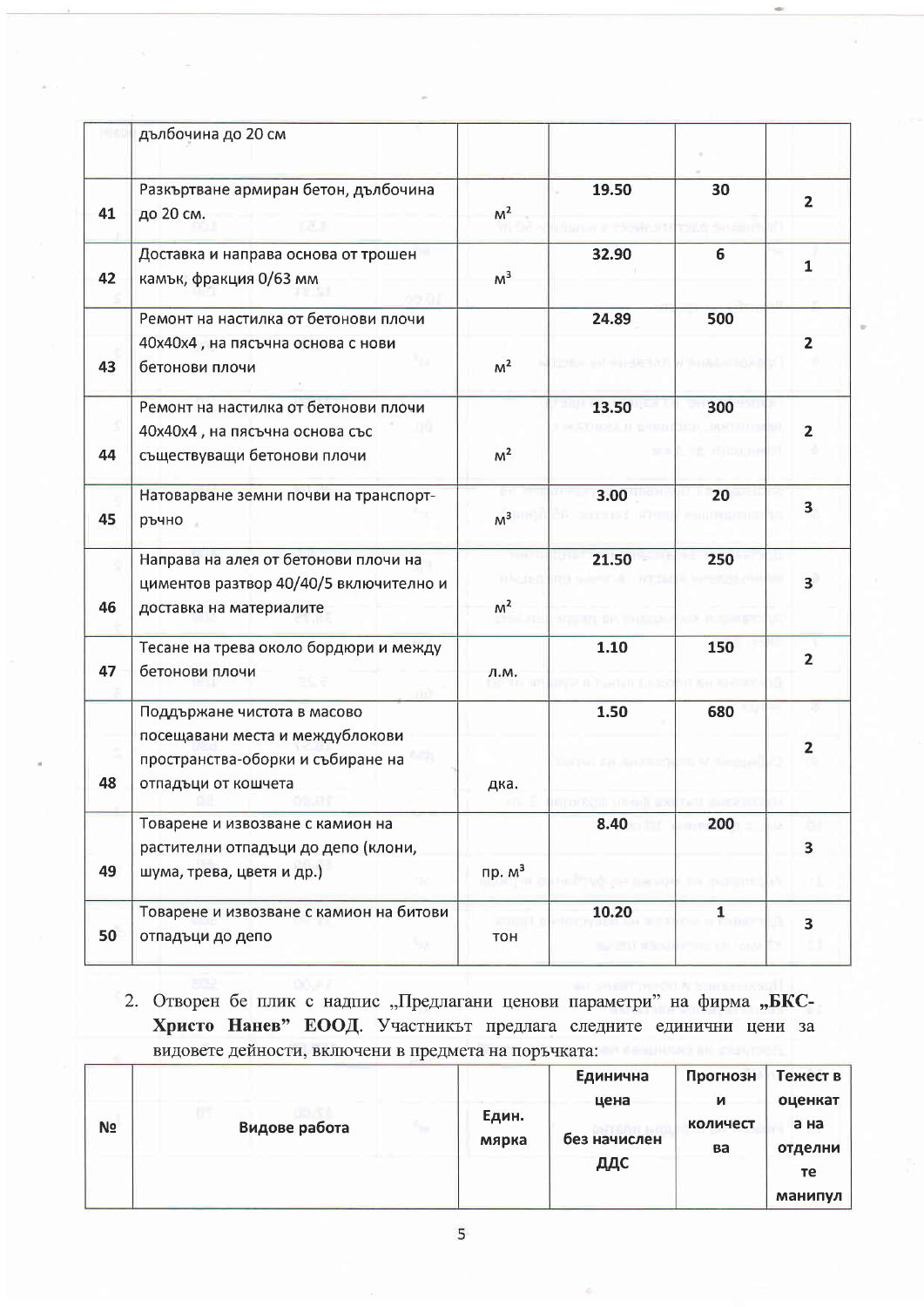|                         |                                                                                       |                               |                           | 3441933                | ации                    |
|-------------------------|---------------------------------------------------------------------------------------|-------------------------------|---------------------------|------------------------|-------------------------|
|                         | 91.57<br>ĐS.                                                                          | 5114250                       | <b>FILE WORREN HARD W</b> |                        |                         |
| $\mathbf{1}$            | Поливане растителност в кашпи - 50 л/<br>M <sup>2</sup><br><b>DR.ES</b>               | M <sup>2</sup>                | 4.53                      | 100                    | $\mathbf{1}$            |
| $\mathbf{2}$            | Резитба на храсти<br>16.45                                                            | 10 бр.                        | 12.31                     | 150                    | $\overline{2}$          |
| $\overline{\mathbf{3}}$ | Прекопаване и плевене на кашпи                                                        | M <sup>2</sup>                | 6.70                      | 100                    | $\overline{\mathbf{2}}$ |
| 4                       | Преместване на кашпи за цветя-<br>демонтаж, доставка и монтаж с<br>транспорт до 3 км. | бр.                           | 21.00                     | 20                     | $\overline{2}$          |
| 5                       | Засаждане с поливане за укрепване на<br>едногодишни цветя-тагетес- 45 броя /          | <b>Tump</b><br>M <sup>2</sup> | 35.08                     | 500                    | $\overline{\mathbf{2}}$ |
| 6                       | Доставка и засаждане на стандартни<br>вечнозелени храсти - всички операции            | <b>бр.</b>                    | 7.83                      | 400                    | $\overline{2}$          |
| $\overline{7}$          | Доставка и засаждане на двуреден жив<br>плет 9 бр.                                    | Л.М.                          | 36.75                     | 500                    | $\overline{2}$          |
| 8                       | Доставка на плодна пръст в чували от 50<br>литра                                      | бр.                           | 5.29                      | 100                    | $\overline{\mathbf{3}}$ |
| 9                       | Събиране и извозване на шума                                                          | дка                           | 16.57                     | 680                    | $\overline{2}$          |
| 10                      | Настилане пътека филц фракция 5-20<br>мм, с дебелина 10 см                            | л.м.                          | 10.80                     | 50                     | 3                       |
| 11                      | Укрепване на мрежа на футболно игрище                                                 | M <sup>2</sup>                | 15.90                     | 60                     | 3 <sup>1</sup>          |
| 12                      | Доставка и монтаж на изкуствена трева<br>32 мм. на силициев пясък                     | M <sup>2</sup>                | 51.00                     | 300                    | 3 <sub>1</sub>          |
| 13                      | Премахване и почистване на<br>съществуваща настилка                                   | M <sup>2</sup>                | 14.00                     | 500                    | $\overline{\mathbf{2}}$ |
| 14                      | Доставка на силициев пясък за пълнеж 30<br>$KT/M2$ means $T$ and $T$                  | <b>TOH</b>                    | 150.00                    | $2 \quad \blacksquare$ | $\overline{2}$          |
| 15 <sub>1</sub>         | HMAS<br>Ремонт на оградни платна<br>rzigan.                                           | M <sup>2</sup>                | 12.00<br>trobar 4         | 70                     | $\mathbf{1}$            |

 $\sim$   $^{-1}$ 

 $\boldsymbol{6}$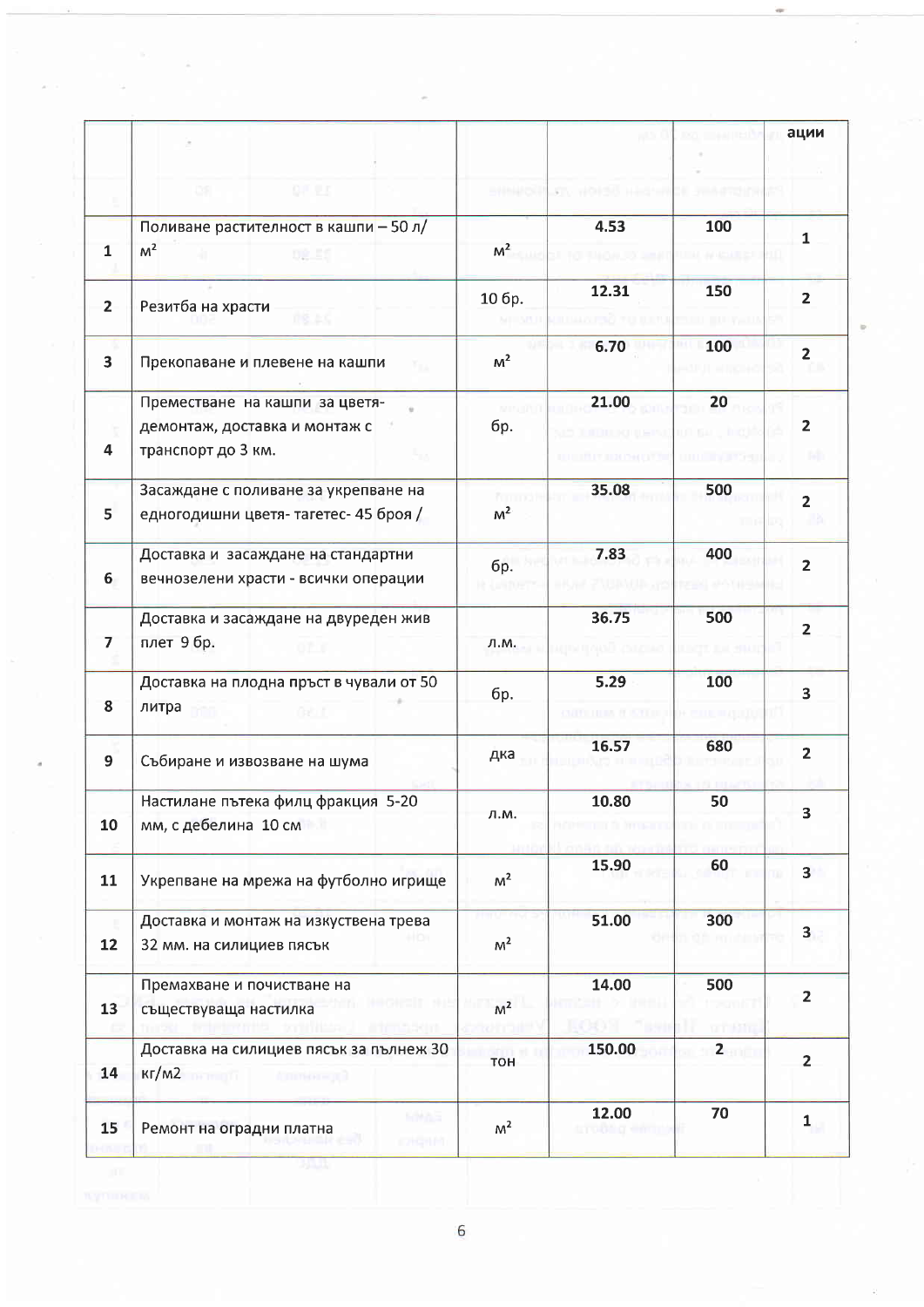| 16 | Доставка и монтаж/ замонолитване/ на<br>метални кошчета -тип баланс                      | бр.              | 108.00              | 50          | $\overline{2}$          |
|----|------------------------------------------------------------------------------------------|------------------|---------------------|-------------|-------------------------|
| 17 | Подмяна на липсващи крепежни<br>елементи по детски съоръжения<br>/болтове, винтове/      | бр.              | 3.80                | 50          | $\overline{2}$          |
| 18 | Подмяна на счупена седалка на люлка-<br>везна                                            | бр.              | 21.00               | 10          | $\overline{2}$          |
| 19 | Пребоядисване метални повърхности -<br>всички операции                                   | M <sup>2</sup>   | 6.20                | 1000        | $\overline{2}$          |
| 20 | Пребоядисване на дървени повърхности<br>- всички операции                                | M <sup>2</sup>   | 6.80                | 1000        | $\overline{2}$          |
| 21 | Пребоядисване на метални тръбни<br>детски съоръжения двукратно - всички<br>операции      | in novemb<br>м.л | 3.20                | 1000        | $\mathbf{2}$            |
| 22 | Доставка и монтаж на летви за пейки с<br>размери 4/6/190 см. от иглолистен<br>материал   | бр.              | 15.00               | 150         | $\overline{2}$          |
| 23 | Доставка и монтаж на летви за пейки с<br>размери 4/12/180 см. от иглолистен<br>материал  | бр.              | 23.00               | 100         | $\overline{2}$          |
| 24 | Доставка и монтаж на летви за пейки с<br>размери 5/10/200 см. от иглолистен<br>материал  | бр.              | 20.00               | 50          | $\overline{2}$          |
| 25 | Доставка и монтаж на летви за седалки<br>на люлка                                        | бр.              | 3.80                | 10          | $\mathbf{1}$<br>٥÷      |
| 26 | Доставка и монтаж на люлееща се част<br>/верига/ на единична люлка при наличен<br>станок | бр.              | 24.00               | 10          | $\overline{1}$          |
| 27 | Демонтаж на компрометирани пейки,<br>включително и превоз                                | бр.              | 16.00               | 10<br>au ur | $\mathbf{1}$            |
| 28 | Демонтаж, преместване до 1 км и<br>монтаж на съществуващи пейки чрез<br>фундиране        | бр.              | 45.00               | 10          | 1                       |
| 29 | Доставка и монтаж на нова пейка с<br>облегалка с 4 крака чрез фундиране                  | бр.              | 192.00<br>raa mitty | 40          | $\overline{\mathbf{3}}$ |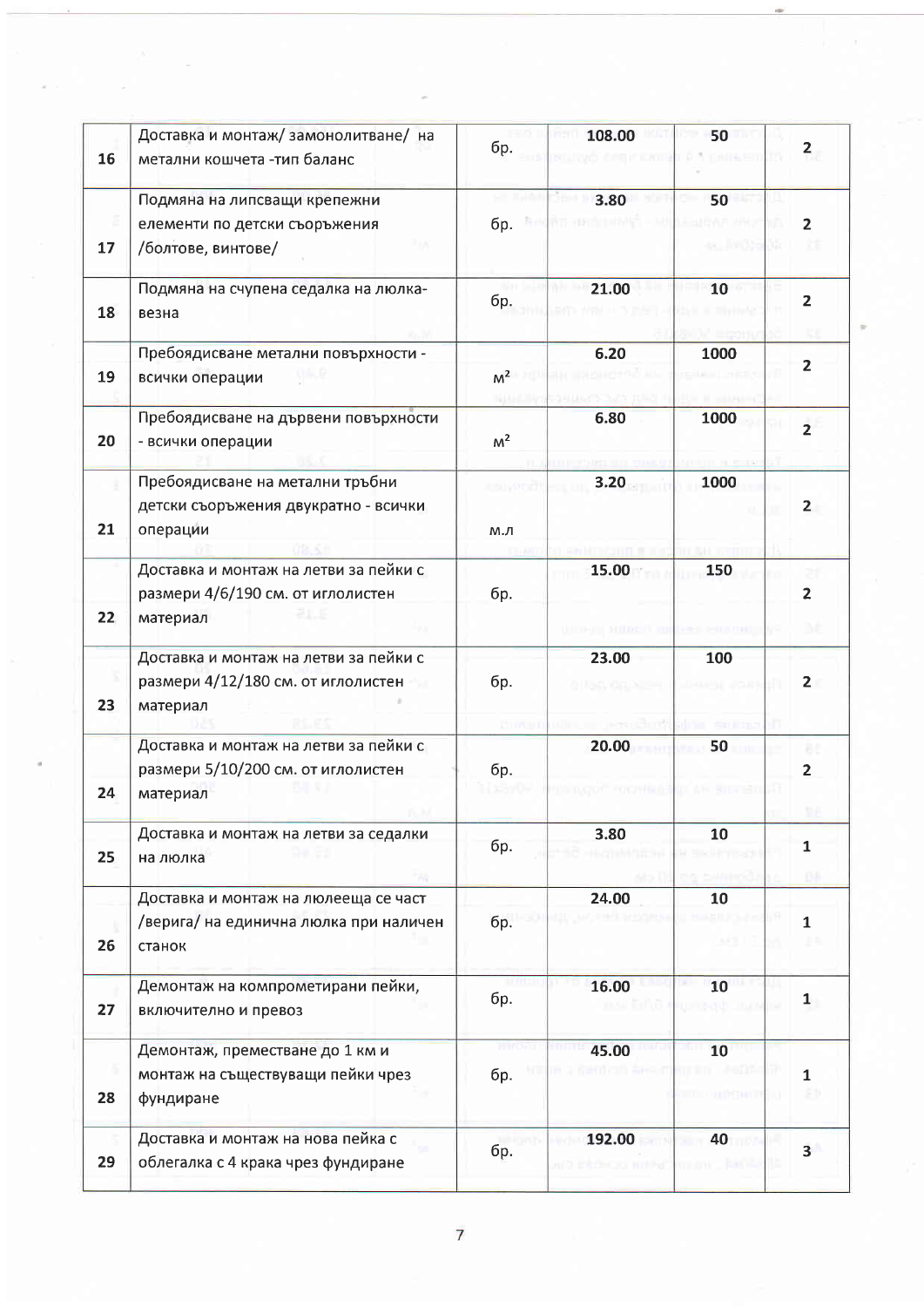| 30 | Доставка и монтаж на нова пейка без<br>облегалка с 4 крака чрез фундиране                      | бр.            | 158.00 | 10              | $\mathbf{1}$<br>ùZ.          |
|----|------------------------------------------------------------------------------------------------|----------------|--------|-----------------|------------------------------|
| 31 | Доставка и монтаж на мека настилка за<br>детски площадки - гумирани плочи<br>40x40x4cm         | M <sup>2</sup> | 86.00  | 300             | 3                            |
| 32 | Възстановяване на бетонови ивици на<br>пясъчник в един ред с нови градински<br>бордюри 50х8х16 | М.Л            | 17.80  | 48              | $\mathbf{2}$                 |
| 33 | Възстановяване на бетонови ивици на<br>пясъчник в един ред със съществуващи<br>на място        | М.Л            | 9.40   | 48              | $\overline{2}$               |
| 34 | Тесане и почистване на пясъчник и<br>извозване на отпадъците, до дълбочина<br>30cm             | $M^2$          | 7.20   | 15              | 1                            |
| 35 | Доставка на пясък в пясъчник промит<br>пясък с фракция от 0,2 до 2 mm                          | M <sup>3</sup> | 42.80  | 20              | $\overline{2}$               |
| 36 | Разриване земни почви ръчно                                                                    | M <sup>3</sup> | 3.15   | 20              | 1                            |
| 37 | Превоз земни почви до депо                                                                     | M <sup>3</sup> | 18.60  | 20              | $\overline{2}$               |
| 38 | Полагане асфалтобетон, включително<br>превоз на материала - 4см                                | M <sup>2</sup> | 29.28  | 250             | $\overline{2}$               |
| 39 | Полагане на градински бордюри 50х8х16<br>CM                                                    | м.л            | 17.80  | 500             | $\overline{2}$               |
| 40 | Разкъртване на неармиран бетон,<br>дълбочина до 20 см                                          | M <sup>2</sup> | 15.60  | 40              | $\overline{2}$               |
| 41 | Разкъртване армиран бетон, дълбочина<br>до 20 см.                                              | M <sup>2</sup> | 22.24  | 30              | $\overline{2}$               |
| 42 | Доставка и направа основа от трошен<br>камък, фракция 0/63 мм                                  | M <sup>3</sup> | 29.20  | $\bf 6$         | $\overline{\mathbf{1}}$      |
| 43 | Ремонт на настилка от бетонови плочи<br>40х40х4, на пясъчна основа с нови<br>бетонови плочи    | M <sup>2</sup> | 32.10  | 500<br>h ments: | $\overline{\mathbf{2}}$<br>к |
| 44 | Ремонт на настилка от бетонови плочи<br>40х40х4, на пясъчна основа със                         | M <sup>2</sup> | 21.83  | 300             | $\overline{\mathbf{2}}$      |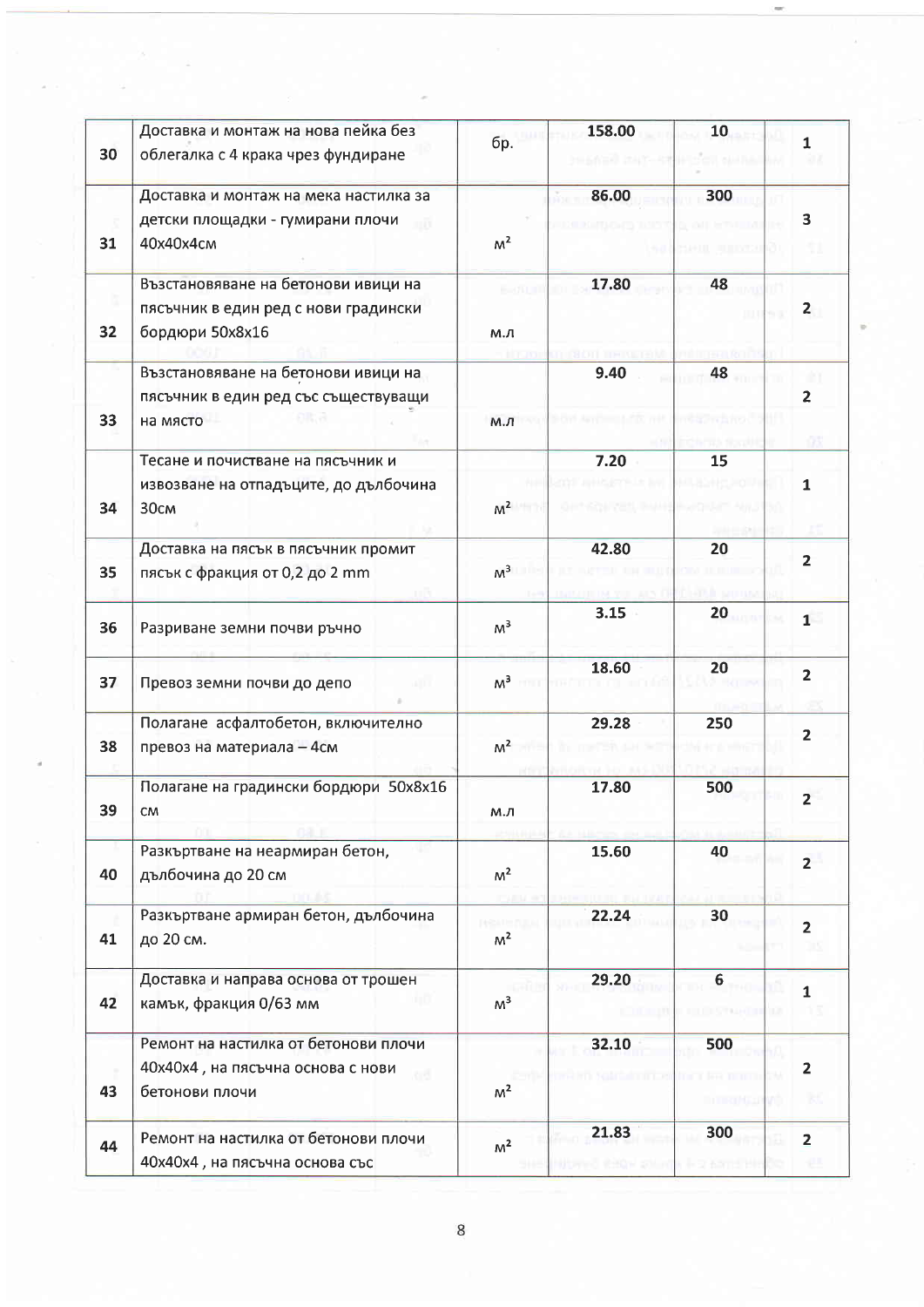|    | съществуващи бетонови плочи5.30<br>in the format of the products.                                                          |                |       | LEI OFFEREI       |   |
|----|----------------------------------------------------------------------------------------------------------------------------|----------------|-------|-------------------|---|
| 45 | Натоварване земни почви на транспорт-<br>ръчно                                                                             | M <sup>3</sup> | 5.30  | 20                | 3 |
| 46 | Направа на алея от бетонови плочи на<br>циментов разтвор 40/40/5 включително и<br>доставка на материалите                  | M <sup>2</sup> | 35.80 | 250<br>ên 110 han | з |
| 47 | Тесане на трева около бордюри и между<br>бетонови плочи                                                                    | Л.М.           | 0.98  | 150               |   |
| 48 | Поддържане чистота в масово<br>посещавани места и междублокови<br>пространства-оборки и събиране на<br>отпадъци от кошчета | дка.           | 2.25  | 680               |   |
| 49 | Товарене и извозване с камион на<br>растителни отпадъци до депо (клони,<br>шума, трева, цветя и др.)                       | пр. $M^3$      | 38.82 | 200               |   |
| 50 | Товарене и извозване с камион на битови<br>отпадъци до депо                                                                | <b>TOH</b>     | 86.00 | $\mathbf{1}$      | 3 |

С оповестяване ценовите предложения на допуснатите до този етап участници приключи публичната част от заседанието на комисията.

П. Комисията продължи своята работа на закрито заседание с разглеждане на постъпилите ценови предложения дали отговарят на условията, поставени от Възложителя, както следва:

1. Комисията констатира, че ценовото предложение на участника фирма "Сис Стийл" ЕООД е попълнено съгласно Образец №8 от документацията за участие и съдържа единични цени за всички видове работи, включени в предмета на поръчката.

Предвид изложеното, комисията приема, че ценовото предложение отговаря на изискванията, поставени от Възложителя.

2. Комисията констатира, че ценовото предложение на участника фирма "БКС-Христо Нанев" ЕООД е попълнено съгласно Образец №8 от документацията за участие, съдържа единични цени за всички видове работи, включени в предмета на поръчката.

Предвид изложеното, комисията приема, че ценовото предложение отговаря на изискванията, поставени от Възложителя.

9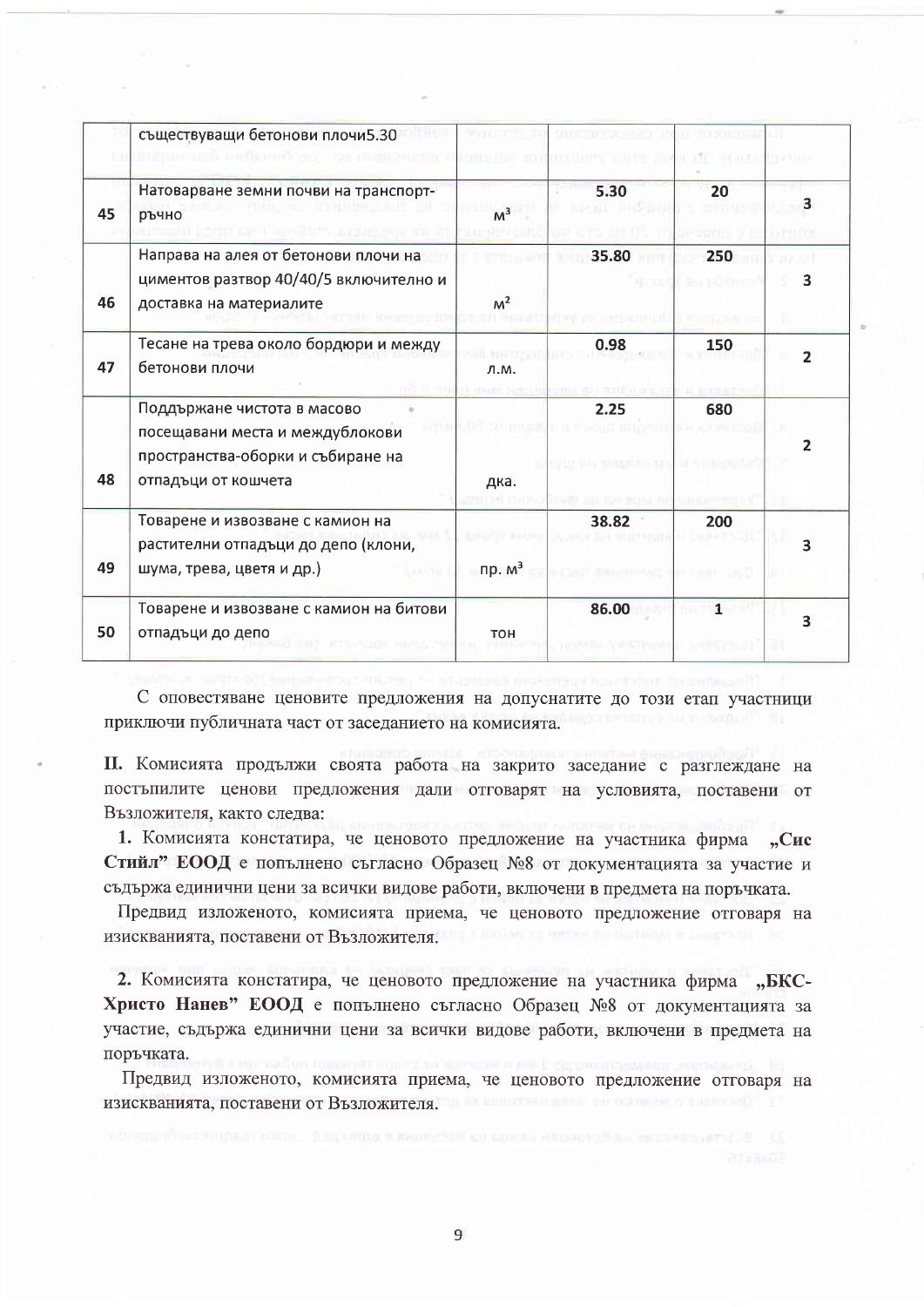Комисията при съпоставяне отделните стойности на единичните цени, дадени от допуснатите до този етап участници установи наличието на "необичайно благоприятна оферта" в ценовото предложение на фирма "Сис Стийл" ЕООД, относно предложените единични цени за изпълнение на посочените по-долу видове работи, които са с повече от 20 на сто по-благоприятни от средната стойност на предложенията на останалия участник по същия показател за оценка, както следва:

2. "Резитба на храсти"

5. "Засаждане с поливане за укрепване на едногодишни цветя-тагетес- 45 броя '

6. "Доставка и засаждане на стандартни вечнозелени храсти - всички операции "

7. "Доставка и засаждане на двуреден жив плет 9 бр. "

8. "Доставка на плодна пръст в чували от 50 литра "

9. "Събиране и извозване на шума"

11. "Укрепване на мрежа на футболно игрище"

12. "Доставка и монтаж на изкуствена трева 32 мм. на силициев пясък '

14. "Доставка на силициев пясък за пълнеж 30 кг/м2"

15. "Ремонт на оградни"

16. "Доставка и монтаж/ замонолитване/ на метални кошчета -тип баланс

17. "Подмяна на липсващи крепежни елементи по детски съоръжения /болтове, винтове/ "

18. "Подмяна на счупена седалка на люлка-везна"

19. "Пребоядисване метални повърхности - всички операции "

20. "Пребоядисване на дървени повърхности - всички операции "

21. "Пребоядисване на метални тръбни детски съоръжения двукратно - всички операции "

22. "Доставка и монтаж на летви за пейки с размери 4/6/190 см. от иглолистен материал"

23. "Доставка и монтаж на летви за пейки с размери 4/12/180 см. от иглолистен материал "

24. "Доставка и монтаж на летви за пейки с размери 5/10/200 см. от иглолистен материал"

26. "Доставка и монтаж на люлееща се част /верига/ на единична люлка при наличен станок"

27. "Демонтаж на компрометирани пейки, включително и превоз "

28. "Демонтаж, преместване до 1 км и монтаж на съществуващи пейки чрез фундиране"

31. "Доставка и монтаж на мека настилка за детски площадки - гумирани плочи 40х40х4см "

32. "Възстановяване на бетонови ивици на пясъчник в един ред с нови градински бордюри 50x8x16"